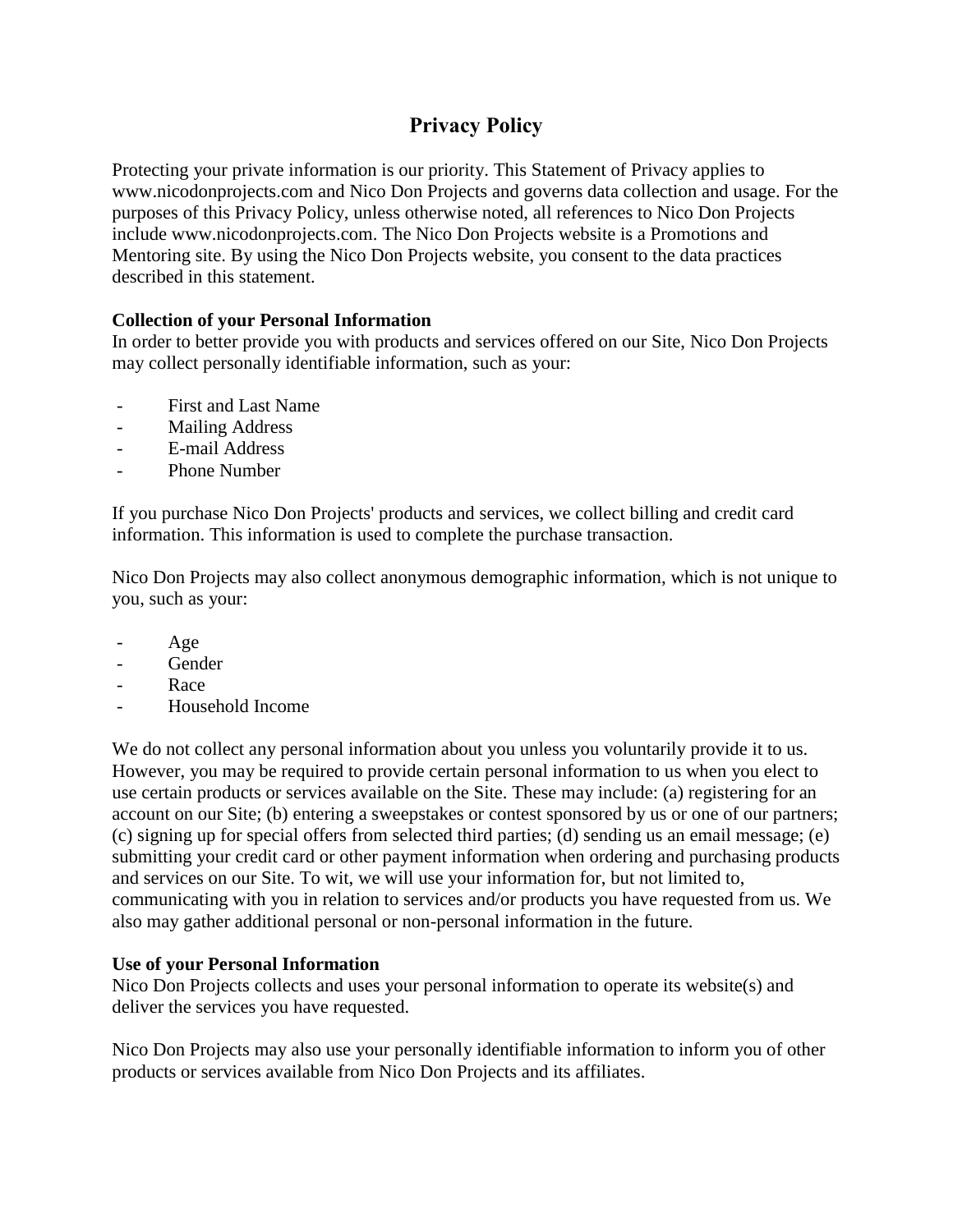### **Sharing Information with Third Parties**

Nico Don Projects does not sell, rent or lease its customer lists to third parties.

Nico Don Projects may, from time to time, contact you on behalf of external business partners about a particular offering that may be of interest to you. In those cases, your unique personally identifiable information (e-mail, name, address, telephone number) is transferred to the third party. Nico Don Projects may share data with trusted partners to help perform statistical analysis, send you email or postal mail, provide customer support, or arrange for deliveries. All such third parties are prohibited from using your personal information except to provide these services to Nico Don Projects, and they are required to maintain the confidentiality of your information.

Nico Don Projects may disclose your personal information, without notice, if required to do so by law or in the good faith belief that such action is necessary to: (a) conform to the edicts of the law or comply with legal process served on Nico Don Projects or the site; (b) protect and defend the rights or property of Nico Don Projects; and/or (c) act under exigent circumstances to protect the personal safety of users of Nico Don Projects, or the public.

## **Tracking User Behavior**

Nico Don Projects may keep track of the websites and pages our users visit within Nico Don Projects, in order to determine what Nico Don Projects services are the most popular. This data is used to deliver customized content and advertising within Nico Don Projects to customers whose behavior indicates that they are interested in a particular subject area.

#### **Automatically Collected Information**

Information about your computer hardware and software may be automatically collected by Nico Don Projects. This information can include: your IP address, browser type, domain names, access times and referring website addresses. This information is used for the operation of the service, to maintain quality of the service, and to provide general statistics regarding use of the Nico Don Projects website.

#### **Links**

This website contains links to other sites. Please be aware that we are not responsible for the content or privacy practices of such other sites. We encourage our users to be aware when they leave our site and to read the privacy statements of any other site that collects personally identifiable information.

#### **Children Under Thirteen**

Nico Don Projects does not knowingly collect personally identifiable information from children under the age of thirteen. If you are under the age of thirteen, you must ask your parent or guardian for permission to use this website.

#### **Opt-Out & Unsubscribe from Third Party Communications**

We respect your privacy and give you an opportunity to opt-out of receiving announcements of certain information. Users may opt-out of receiving any or all communications from third-party partners of Nico Don Projects by contacting us here:

- Webpage: [www.nicodonprojects.com](http://www.nicodonprojects.com/)